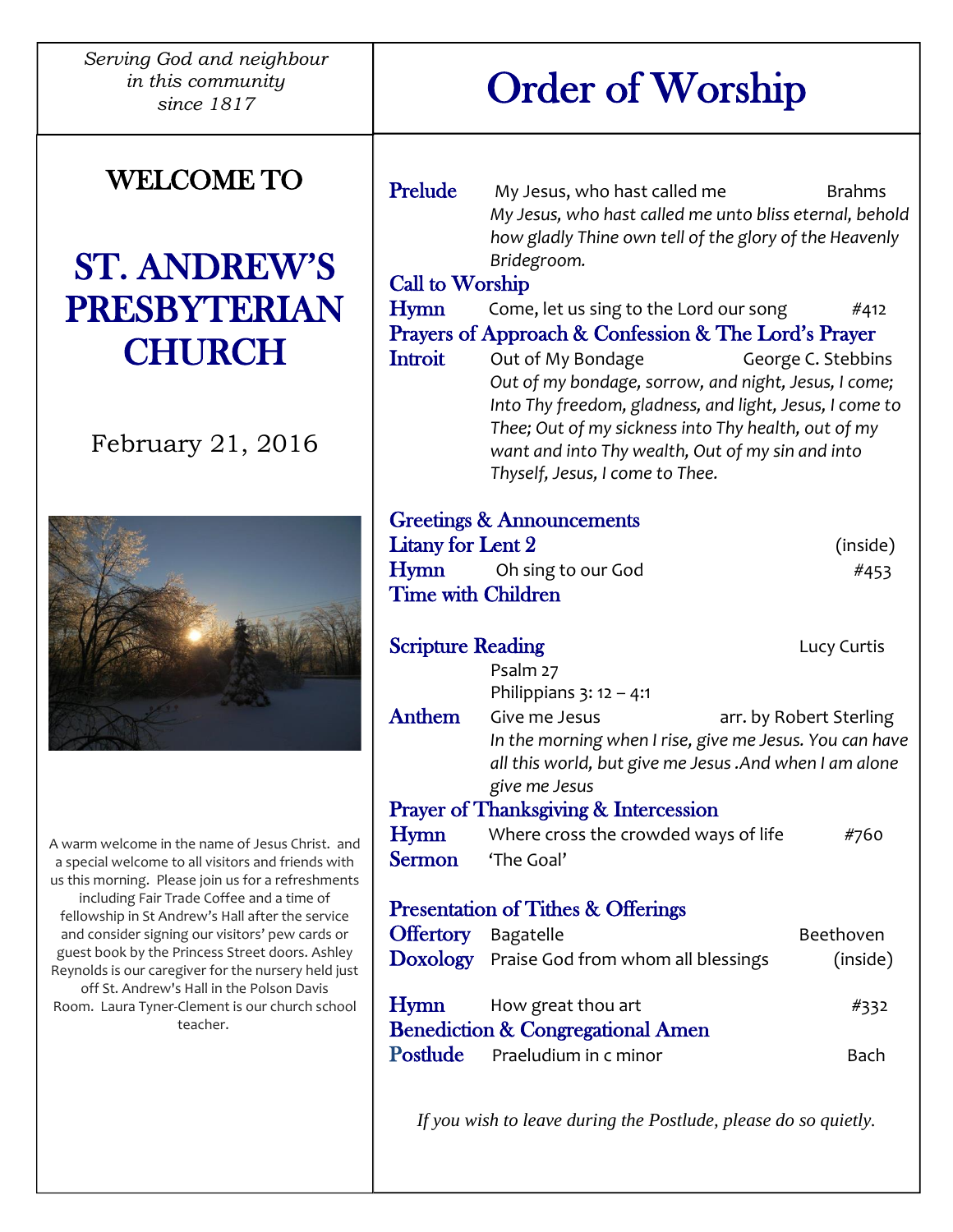#### *The Lord's Prayer*

Our Father who art in heaven, hallowed be thy name. Thy kingdom come, thy will be done, on earth, as it is in heaven. Give us this day our daily bread, and forgive us our debts, as we forgive our debtors. And lead us not into temptation, but deliver us from evil. For thine is the kingdom, the power, and the glory, forever. Amen

#### *Prayer of Confession (in unison)*

God of compassion we confess that we prefer darkness to light, And our plans to your purposes. We shrink from costly discipleship and we seek cheap grace. Forgive our fleeting enthusiasms and our shallow commitments. And guide us always so that we might live in your glorious presence And follow the way of your son now and always.

#### *Scripture Readings*

#### **Psalm 27**

The Lord is my light and my salvation; whom shall I fear? The Lord is the stronghold of my life; of whom shall I be afraid? When evildoers assail me to devour my flesh my adversaries and foes they shall stumble and fall. Though an army encamp against me, my heart shall not fear; though war rise up against me, yet I will be confident. One thing I asked of the Lord, that will I seek after: to live in the house of the Lord all the days of my life, to behold the beauty of the Lord, and to inquire in his temple. For he will hide me in his shelter in the day of trouble; he will conceal me under the cover of his tent; he will set me high on a rock. Now my head is lifted up

 above my enemies all around me, and I will offer in his tent sacrifices with shouts of joy; I will sing and make melody to the Lord. Hear, O Lord, when I cry aloud, be gracious to me and answer me! 'Come,' my heart says, 'seek his face!' Your face, Lord, do I seek. Do not hide your face from me. Do not turn your servant away in anger, you who have been my help. Do not cast me off, do not forsake me, O God of my salvation! If my father and mother forsake me, the Lord will take me up. Teach me your way, O Lord, and lead me on a level path because of my enemies. Do not give me up to the will of my adversaries, for false witnesses have risen against me, and they are breathing out violence. I believe that I shall see the goodness of the Lord in the land of the living. Wait for the Lord;

 be strong, and let your heart take courage; wait for the Lord!

#### **Philippians 3: 12- 4: 1**

Not that I have already obtained this or have already reached the goal; but I press on to make it my own, because Christ Jesus has made me his own. Beloved, I do not consider that I have made it my own; but this one thing I do: forgetting what lies behind and straining forward to what lies ahead, I press on towards the goal for the prize of the heavenly call of God in Christ Jesus. Let those of us then who are mature be of the same mind; and if you think differently about anything, this too God will reveal to you. Only let us hold fast to what we have attained.

Brothers and sisters, join in imitating me, and observe those who live according to the example you have in us. For many live as enemies of the cross of Christ; I have often told you of them, and now I tell you even with tears. Their end is destruction; their god is the belly; and their glory is in their shame; their minds are set on earthly things. But our citizenship is in heaven, and it is from there that we are expecting a Saviour, the Lord Jesus Christ. He will transform the body of our humiliation so that it may be conformed to the body of his glory, by the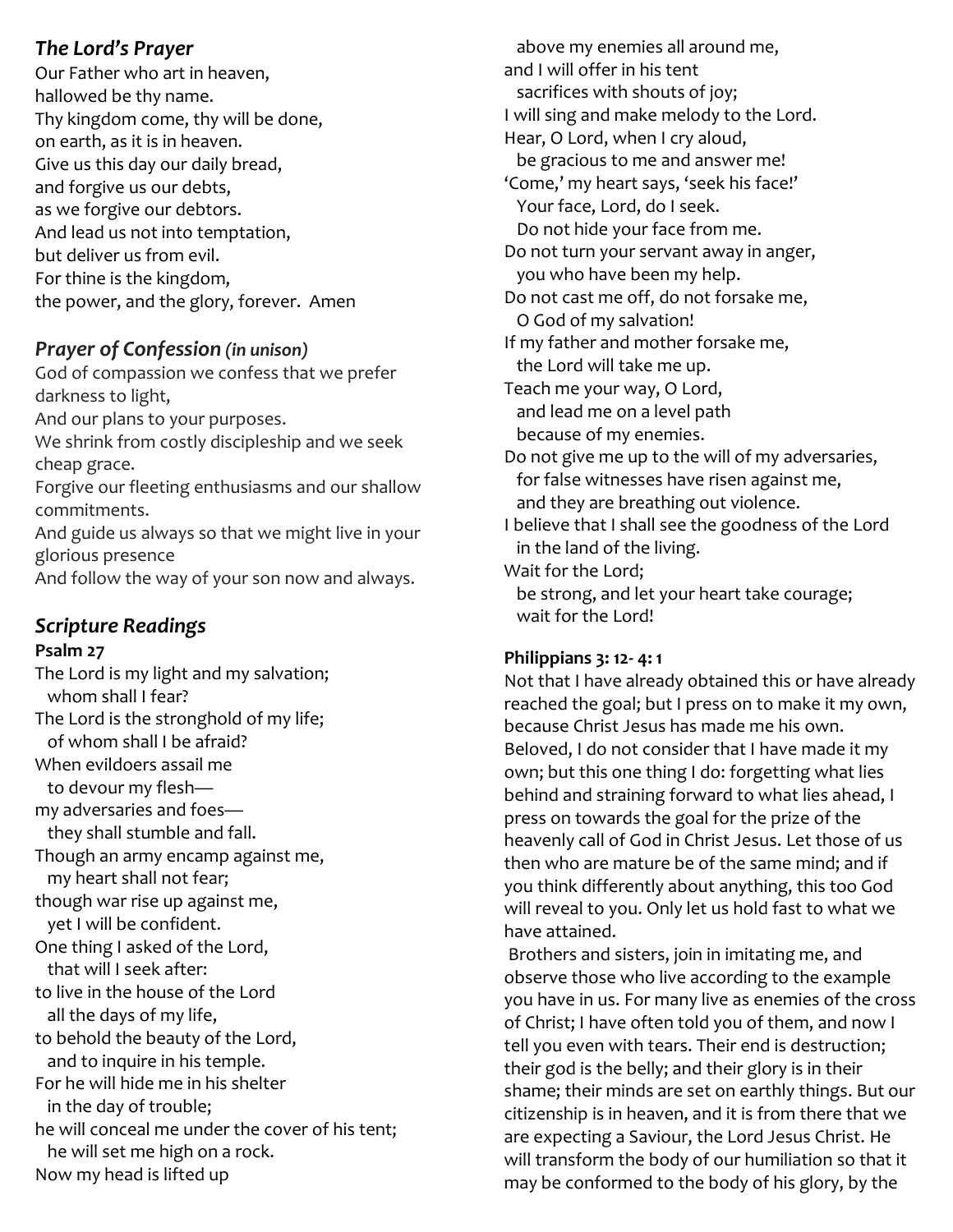power that also enables him to make all things subject to himself. Therefore, my brothers and sisters, whom I love and long for, my joy and crown, stand firm in the Lord in this way, my beloved.

#### *Doxology*

Praise God, from whom all blessings flow; Praise God, all creatures here below; Praise God above, ye heavenly host; Praise Father, Son, and Holy Ghost. Amen.

#### *Notes from the Director of Music*

Most of the music today deals with being closer to Jesus. The service begins with a Chorale **Prelude** by Johannes Brahms, based on the hymn "Mein Jesu, der du mich" which has different translations, another being: "My Jesus leadeth me, immortal joy to see". The melody of the original hymn is played in the pedal, while notes above meander as if the composer is lost. It begins with a very lonely sounding motif and it seems that only the pedal part holds the piece together. Perhaps Brahms is trying to say that without Jesus we are lost. The **Introit** is found in our Book of Praise #193. This is an old Gospel hymn which has only recently come to us from the Baptist tradition. The words were written by William T. Sleeper (1819-1904) and the music was composed by George C. Stebbins (1846-1945). Stebbins was an organist at some important Baptist churches in Chicago and Boston and was one of the more prominent hymn writers of the time. A third piece of music which expresses the need to be closer to Jesus is the **Anthem**. This being Black History Month we are singing a beautiful arrangement of the African-American spiritual "Give me Jesus". Finally, to sum up this theme of being closer to Jesus, the third **Hymn** has a most appropriate and beautiful text which includes the words "above the noise of selfish strife, we hear you voice, O Son of Man".

Since the first piece of organ music is by Brahms, I thought we would go back to the three big "B's" of music. Beethoven's *Bagatelle,* which is played at the **Offertory**, was originally written for piano but works well for organ. That curious word "Bagatelle" simply means a short and unpretentious piece of music. It's always good to end a service with a bit of Bach. The **Postlude** gives my new organ shoes a good workout at the beginning with a bold statement for solo pedal. It then goes into music

which is mysterious with an air of tragedy, similar to the overture of Handel's *Messiah.* Personally, I think a piece like this makes a good one for Lent and prepares us for the mystery and tragedy of Good Friday.

#### *Ushers*

*Today: Holly Turnbull, Pat Coderre, Bill Hackett, Kim Hackett Next Week: Andy Mills, Alec Mills, Helen McEwen, Ada Mallory*

## *Today…*

#### **Flowers**

Flowers today are placed with Love by Eva & Jack Barnes to remember our fathers, Hendrik Eichenbaum and William Allan Barnes.

Each Sunday we strive to have fresh flowers in the sanctuary. They add to the beauty of the hour, and are distributed throughout the city afterwards. If you would be able to assist by bringing flowers one Sunday this year, please sign your name beside the date of your choice on the board in St. Andrew's Hall. For further assistance, please speak to Wendy Worling.

#### *Today…*

#### **Congregational Pot-Luck**

Be sure to linger and enjoy good food and great company after the sermon today!

#### **Presbytery Visitation**

Every three years, the Presbytery visits its congregations to receive an update on the worship and witness of each community of faith. Our visit is today. The Service of Worship is being led by the Rev. Marian Raynard of St. John's/Sandhill (Sand Hill/Middle Road) Presbyterian Churches, and (immediately after) There will be a brief opportunity for members of the congregation to speak to her about the current life and challenges of the congregation between the main course and dessert during the luncheon. (The monthly pot-luck will follow.) Separate meetings with the Property and Maintenance Committee, the Session and the Minister will follow on Monday February 29.

#### *Advance Notice…*

#### **Annual General Meeting**

All members and adherents and friends of the